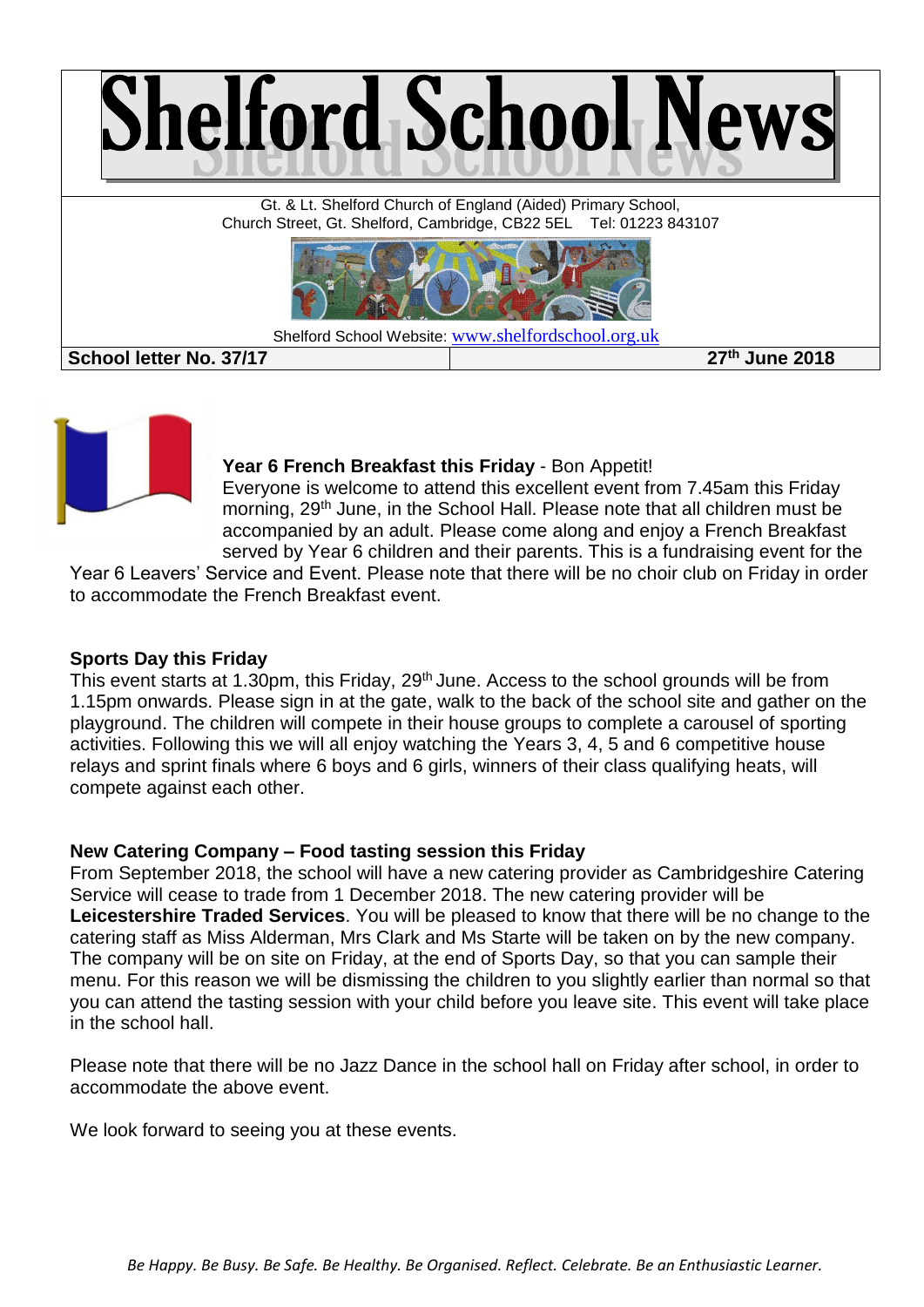# **Packed lunches**

If your child brings a packed lunch to school, please can you ensure that it contains appropriate, healthy food choices, as we are seeing increasing amounts of food that are not allowed in school. Please note that your child should not bring fizzy drinks, sweets or chocolate bars in their packed lunch (although a chocolate covered biscuit is permitted). Please also remember not to include anything that may contain nuts. Thank you for your assistance with this.

Kind regards, Mrs Evans

# **Wale Playground Closure Notice**

Installation of a brand new playground is due to start on Monday  $25<sup>th</sup>$  June 2018 For safety reasons the playground area will be closed to the public, and fenced off, until the installation is complete.

Access to the rest of the Wale grounds will not be affected.

The playground should be complete by 31<sup>st</sup> July ready for a grand opening at the Little Shelford Fun Weekend.

Please do not hesitate to contact the parish clerk if you have any concerns or queries.

Penny Tanna Little Shelford Parish Clerk [littleshelfordparishclerk@aol.com](mailto:littleshelfordparishclerk@aol.com)

# **Choir Club**

Please note that there will be no choir this Friday as the Year 6 French Breakfast fundraising event will be using the hall at this time (more details for this event to follow shortly from Year 6 PTA reps.).

Two **Year 2 choir taster sessions** will take place on Friday 6th July and Friday 13th July from 8.00 - 8.45am. Please do consider sending your child to join Years 3, 4, 5 & 6 to try out this very popular activity in preparation for September. The last choir session for Year 3,4,5 & 6 will take place on Friday 20th July at 8.00am.

### **Badminton club**

On Tuesday 3rd, 10th and 17th July both groups need to attend.

### **School uniform orders for next September**

All orders should be made on the Brigade website, [www.brigade.uk.com](http://www.brigade.uk.com/) Orders placed before the 30<sup>th</sup> June can be delivered to school by the end of term free of charge. Any orders placed after this date will be delivered to your home at a charge of £3.99.

### **The current Year 5 class have chosen Royal blue sweatshirts as their Year 6 colour, so please remember to order this rather than red.**

### **Volunteer required for Netball Club**

A volunteer is required to help coach Year 5/6 alongside Mrs Crew on Mondays 3.30-4.30pm. The sessions are fun and it is rewarding to see the children's skills develop. A knowledge of netball is essential along with the requirement to attend each week and the capacity to attend occasional after-school tournaments, two of which are in May. The necessary volunteer application form, DBS checks and induction session can all be easily completed via school. For more information, please enquire at the School office or email [rachel.crew@frog.co.uk](mailto:rachel.crew@frog.co.uk)

*Be Happy. Be Busy. Be Safe. Be Healthy. Be Organised. Reflect. Celebrate. Be an Enthusiastic Learner.*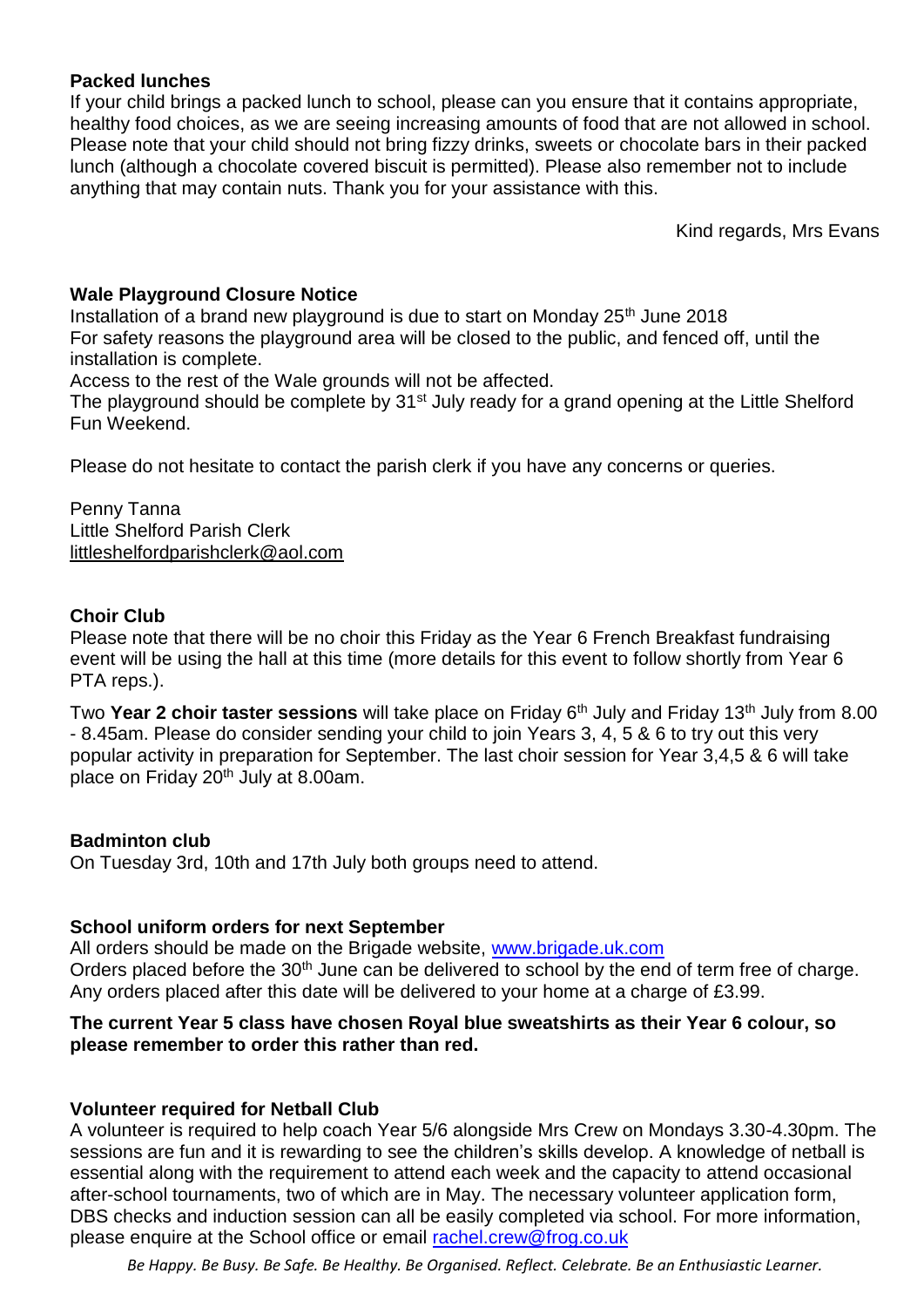| Celebration assembly achievements - Friday 22 <sup>nd</sup> June 2018                                                                                                                                                                                                                                         |                                                                                                                                                                                                                                   |  |
|---------------------------------------------------------------------------------------------------------------------------------------------------------------------------------------------------------------------------------------------------------------------------------------------------------------|-----------------------------------------------------------------------------------------------------------------------------------------------------------------------------------------------------------------------------------|--|
| This half term's Secrets of Success focus:                                                                                                                                                                                                                                                                    |                                                                                                                                                                                                                                   |  |
| 'Try new things'<br>$\bullet$                                                                                                                                                                                                                                                                                 | Golden Mile- 25 Miles Silver (4 house points):<br>Zofia Zmija<br>$\bullet$                                                                                                                                                        |  |
| Headteacher's Award (4 house points):<br>Jessica Harrison<br>$\bullet$<br>Jasper Cook<br>$\bullet$<br><b>Bertie Henderson</b><br>$\bullet$<br><b>Caitlin Bullock</b><br>Rafa Wilkinson<br>$\bullet$<br>Reuben Dewey-Cerda<br>$\bullet$<br><b>Oscar Corney</b><br>$\bullet$<br><b>Flynn Darby</b><br>$\bullet$ | Golden Mile – 50 Miles Gold (4 house points)<br>Not awarded this week<br>$\bullet$<br>Golden Mile – 75 Miles Emerald (4 house points)<br>Not awarded this week<br>$\bullet$<br>Celia (10 house points)<br>• Not awarded this week |  |
| Star Writer (4 house points):<br>Dougie Carrothers<br>$\bullet$                                                                                                                                                                                                                                               | Cyril<br>Not awarded this week<br>$\bullet$                                                                                                                                                                                       |  |
| Maths Investigator Award (4 house points):<br>Anna Sargeant<br>$\bullet$<br><b>Tomas Bell</b><br>$\bullet$<br>Sebastian Betsworth<br>Joseph Rayment<br>$\bullet$                                                                                                                                              | Care of Books (2 house points per class member)<br>Year <sub>6</sub><br>$\bullet$<br>Dinner winners (2 house points per class member)<br>$\bullet$ Year 1                                                                         |  |
| Pen Licence:<br>Not awarded this week<br>$\bullet$<br>Golden Mile - 5 Miles (2 house points):<br>Not awarded this week<br>$\bullet$<br>Golden Mile-10 Miles Bronze (4 house points):<br>Not awarded this week<br>$\bullet$                                                                                    | Silver bins (2 house points per class member)<br>Year <sub>2</sub><br>Year 4<br>This week's house winners:<br><b>Red Squirrels</b><br>$\bullet$                                                                                   |  |
|                                                                                                                                                                                                                                                                                                               |                                                                                                                                                                                                                                   |  |

# **Payment for book bags, recorders etc.**

When paying for items available from the office, please **bring the correct money** as the office does not keep any petty cash for change. Prices are as follows:

**Book bags** £6.00 **Recorder books**: £4.00 **Recorders**: £9 or £16 **School hats**: £2.50

| <b>Autumn Term 2018</b>                                                              | <b>Spring Term 2019</b>                       | <b>Summer Term 2019</b>                          |  |
|--------------------------------------------------------------------------------------|-----------------------------------------------|--------------------------------------------------|--|
| Tuesday 4 <sup>th</sup> September 2018 to                                            | Thursday 3rd January 2019 to Friday           | Tuesday 23rd April 2019 to                       |  |
| Wednesday 19 <sup>th</sup> December 2018                                             | 5 <sup>th</sup> April 2019 inclusive          | Wednesday 24 <sup>th</sup> July 2019 inclusive   |  |
| inclusive                                                                            |                                               |                                                  |  |
|                                                                                      | Half term Monday 18 <sup>th</sup> February    | Half term: Monday 27 <sup>th</sup> May to Friday |  |
| Half term Monday 22 <sup>nd</sup> October 2018                                       | 2019 to Friday 22 <sup>nd</sup> February 2019 | 31 <sup>st</sup> May 2019 inclusive              |  |
| to Friday 26 <sup>th</sup> October 2018 inclusive                                    | inclusive                                     | May Day: Monday 6 <sup>th</sup> May 2019         |  |
| Shelford School Professional Development Days (INSET) on which the school is closed: |                                               |                                                  |  |
| 1. Tuesday 4 <sup>th</sup> September 2018                                            |                                               |                                                  |  |
| 2. Wednesday 5 <sup>th</sup> September 2018                                          |                                               |                                                  |  |
| 3. Thursday 3rd January 2019                                                         |                                               |                                                  |  |
| 4. Friday 4 <sup>th</sup> January 2019                                               |                                               |                                                  |  |
|                                                                                      |                                               |                                                  |  |

5. Friday  $24<sup>th</sup>$  May 2019